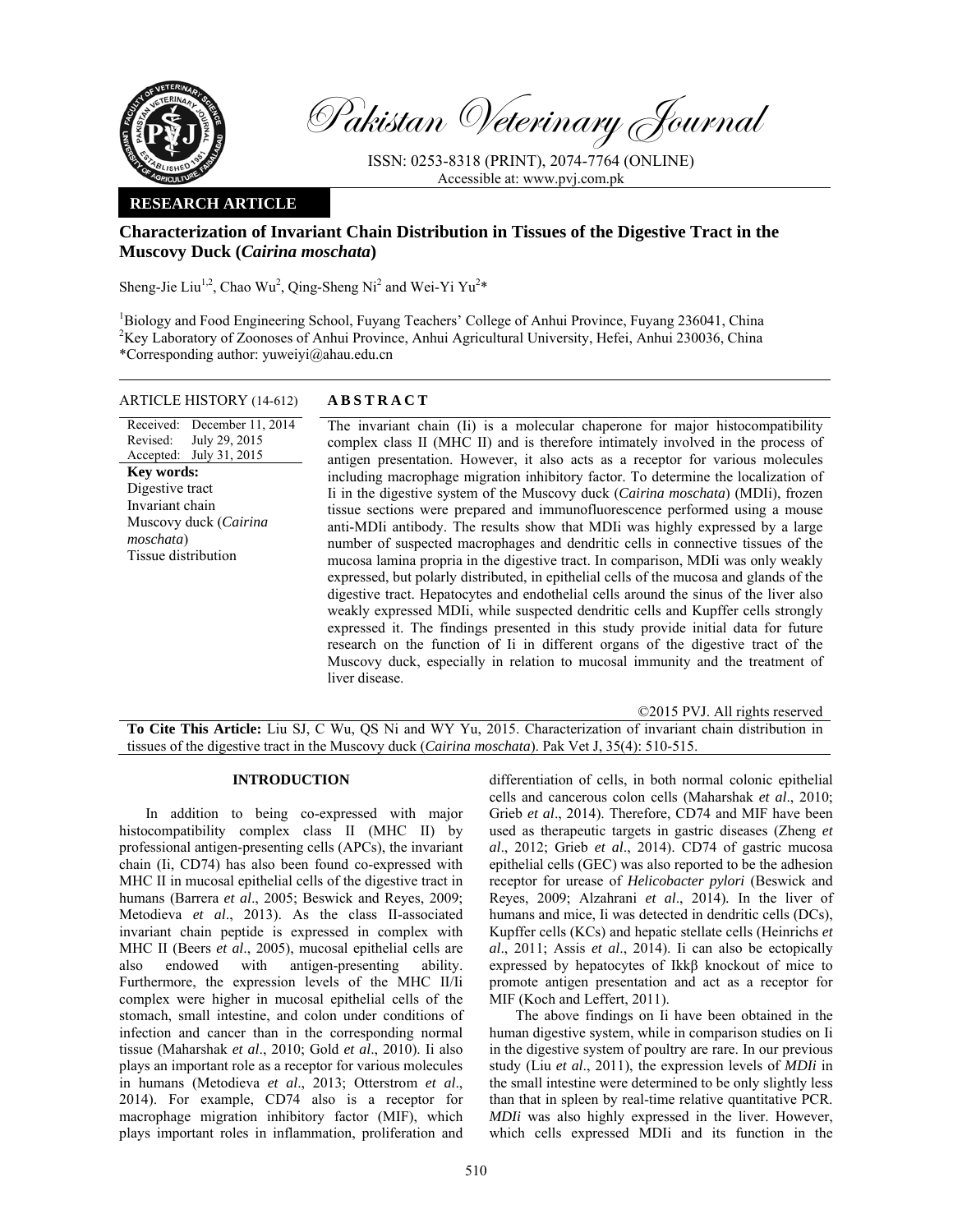digestive system remained unclear. Therefore, in this study, frozen sections of tissues from the digestive system of the Muscovy duck were prepared and MDIi expression localized using immunofluorescence.

#### **MATERIALS AND METHODS**

**Tissue sampling and preparation of frozen sections:**  Five healthy adult Muscovy ducks of approximately 5 months of age were purchased from a poultry farm in Fuyang, China. Muscovy ducks were raised in the Animal Feeding Center, and all procedures on these animals were performed in accordance with the Regulations for the Administration of Affairs Concerning Experimental Animals. Samples of tissue were taken from the glandular stomach, duodenum, jejunum, caecum, rectum, cloacae, and liver. Frozen sections of 5–8µm thickness of the above tissues were prepared on a Leica CM1900 Cryostat (Leica Biosystems GmbH, Nussloch, Germany) and mounted on poly-L-lysine-coated glass slides (Boster Biomart Inc., Wuhan, China).

**Immunofluorescence:** Immunofluorescence was performed according to the following routine method. Briefly, fresh tissue sections were fixed in pre-cooled 4°C acetone for 10 min then washed three times with precooled 4°C phosphate-buffered saline (PBS). Tissue sections were blocked with 5% bovine serum albumin in PBS for 30 min at room temperature then incubated with a 1:1600 dilution of the mouse anti-MDIi antibody (Liu *et al*., 2014), at 4°C overnight. After incubation with the primary antibody, sections were washed three times for 5 min in PBS with 0.05% Tween-20. Sections were then incubated with a 1:400 dilution of Dylight-488-conjugated goat anti-mouse IgG antibody (EarthOx Inc., Millbrae, CA, USA) at room temperature for an hour. Subsequently, sections were washed three times with PBST for 5 min then coverslipped with a drop of anti-fade solution, Glycerin Jelly (Biohao Technology Co., Ltd., Beijing, China). Negative controls included sections where the primary antibody was replaced with normal mouse serum or diluent and where the secondary antibody was replaced with diluent. Fluorescence was visualized with the Leica micromanipulation fluorescence imaging system (Leica Inc., Nussloch, Germany).

MDIi expression was scored by the intensity of fluorescence: −, no fluorescence, no expression; ±, very weak fluorescence, no expression; +, weak fluorescence but clearly visible, weak expression; ++, bright yellowgreen fluorescence, medium positive expression; +++, obvious very bright green fluorescence, strong positive expression.

#### **RESULTS**

**High specificity and sensitivity of the immunefluorescence method:** High specificity and sensitivity of the MDIi antibody in various tissues were shown by immunofluorescent staining (Fig. 2-4). As MDIi was expressed at different levels in various cells, the amount of yellow-green fluorescence also varied. However, a lack of specific antibody binding was consistently evident in the normal mouse serum (Fig. 1a), secondary antibodyonly (Fig. 1b), and primary antibody-only (Fig. 1c) controls. These controls were also negative in the other types of tissue tested (data not shown).

**Localization of MDIi in glandular stomach tissue:**  MDIi expression in glandular stomach tissue is shown in Fig. 2(a-c). MDIi was abundantly and strongly expressed by what were suspected to be DCs, macrophages, and B lymphocytes of connective tissues in the simple tubular gland area of the lamina propria of the glandular stomach mucosa. In contrast, the mucosal epithelial cells of the glandular stomach had weak expression of MDIi. MDIi was also weakly expressed in epithelial cells of simple tubular glands, where it was located near the lumen surface. MDIi was not expressed in epithelial cells of compound tubular glands in the lamina propria, yet a small number of cells strongly expressed MDIi in the thin connective tissues around compound tubular glands. A few cells in the connective tissue of the thin submucosa expressed MDIi, while it was hardly expressed in the muscle layer. Thus, the lamina propria is the area of greatest MDIi expression.

**Localization of MDIi in duodenal tissue:** MDIi expression in duodenal tissue is shown in Fig. 2(d–f). MDIi was also abundantly expressed in cells of the lamina propria connective tissue in the mucosal layer of the duodenum, especially in cells of the enteraden-rich areas of lamina propria. MDIi showed weak expression in epithelial cells of the intestinal villus; however, it was located near the luminal surface of these cells. Interestingly, the MDIi expression in epithelial cells gradually increased from the intestinal villus to the enteraden. Few cells expressed MDIi in the lamina propria of the intestinal villus. However, many cells strongly expressing MDIi were evident in enteraden areas of the lamina propria. As these cells had different sizes and luminescence, it suggests different types of cells are present and expressing MDIi. Large numbers of small cells that highly expressed MDIi and fewer big cells that strongly expressed MDIi were seen. The expression of MDIi in the muscle layer and thin submucosa of the duodenum were similar to that of the glandular stomach. There were few cells strongly expressing MDIi in the thin serosal layer.

**Localization of MDIi in jejunum tissue:** MDIi expression in jejunum tissue is shown in Fig. 2(g–i). MDIi was abundantly expressed in the mucosal layer of the jejunum. Epithelial cells of the intestinal villus weakly expressed MDIi; however, the expression level was obviously higher than that of the duodenum. MDIi was also polarly expressed near the luminal surface in epithelial cells of the intestinal villus. Isolated cells among the epithelial cells of the intestinal villus were found to highly express MDIi, while a few cells in the lamina propria connective tissues of intestinal villus strongly expressed MDIi. The epithelial cells of enteradens strongly expressed MDIi; with polar localization of MDIi in these cells. The trend of increasing MDIi expression in epithelial cells from the intestinal villus to the enteraden in the jejunum was the same as that in the duodenum. More large cells strongly expressed MDIi in lamina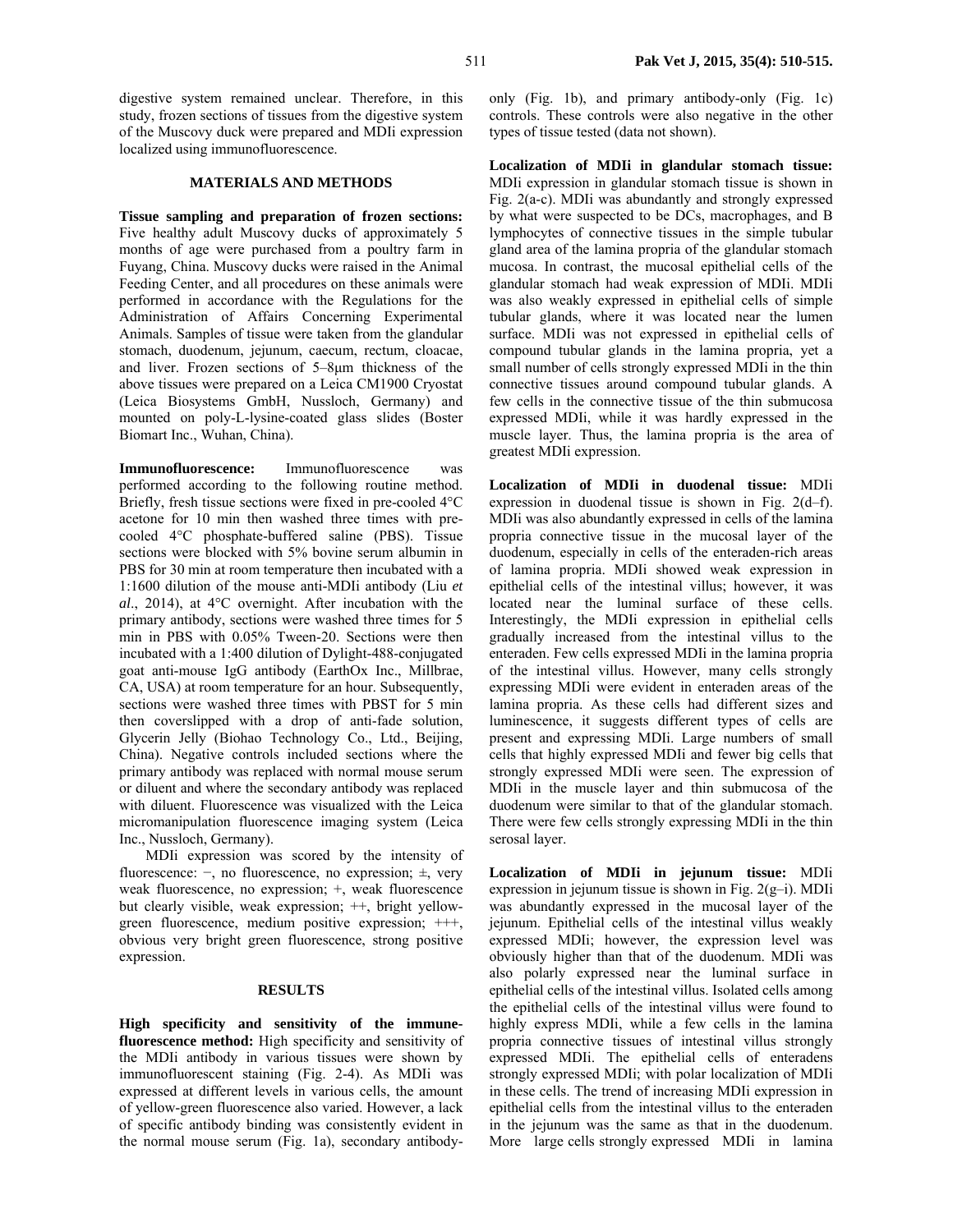

Fig. I: Representative figures of the negative controls for MDIi expression in glandular stomach tissue. a) Normal mouse serum control, b) Secondary antibody-only control and c) Primary antibody-only control. 100×.



**Fig. 2:** The expression of MDIi in tissues of the glandular stomach (a–c), duodenum (d–f), and jejunum (g–i). Glandular stomach mucosa: a) The epithelial cell layer, the simple tubular gland area, and compound tubular gland area of the mucosal lamina propria, b) The simple tubular gland area, compound tubular gland area, and connective tissues of the mucosal lamina propria and c) The simple tubular gland area and connective tissues of mucosal lamina propria. Duodenum: d) Tissues of the walls of the duodenum and duodenum lumen, e) The mucosal layer, submucosa, and muscle layers of the duodenum and f) The intestinal villus and enteraden of mucosal layers of the duodenum. Jejunum: g) Tissues of the walls of the jejunum and jejunum lumen, h) The mucosal layer, submucosa, and muscle layer of the jejunum and i) The intestinal villus and enteraden of the mucosal layer of the jejunum. a, d and g=50×; b, e and h=100×; c, f and i=200×.

propria connective tissues among enteraden in the jejunum. The MDIi expression level in enteraden areas was also greater than that in the intestinal villus areas.

**Localization of MDIi in cecum tissue:** MDIi expression in cecum tissues, which were randomly selected from the cecum wall, is shown in Fig. 3(a-c). MDIi was mainly expressed in the mucosa layer. MDIi was weakly expressed and polarly distributed near the luminal surface in epithelial cells of the mucosa layer in the cecum. A few big cells strongly expressing MDIi were distributed in the lamina propria of the mucosa.

**Localization of MDIi in rectal tissue:** MDIi expression in rectum tissue is shown in Fig. 3(d, e). MDIi-expressing cells were mainly distributed throughout the mucosa and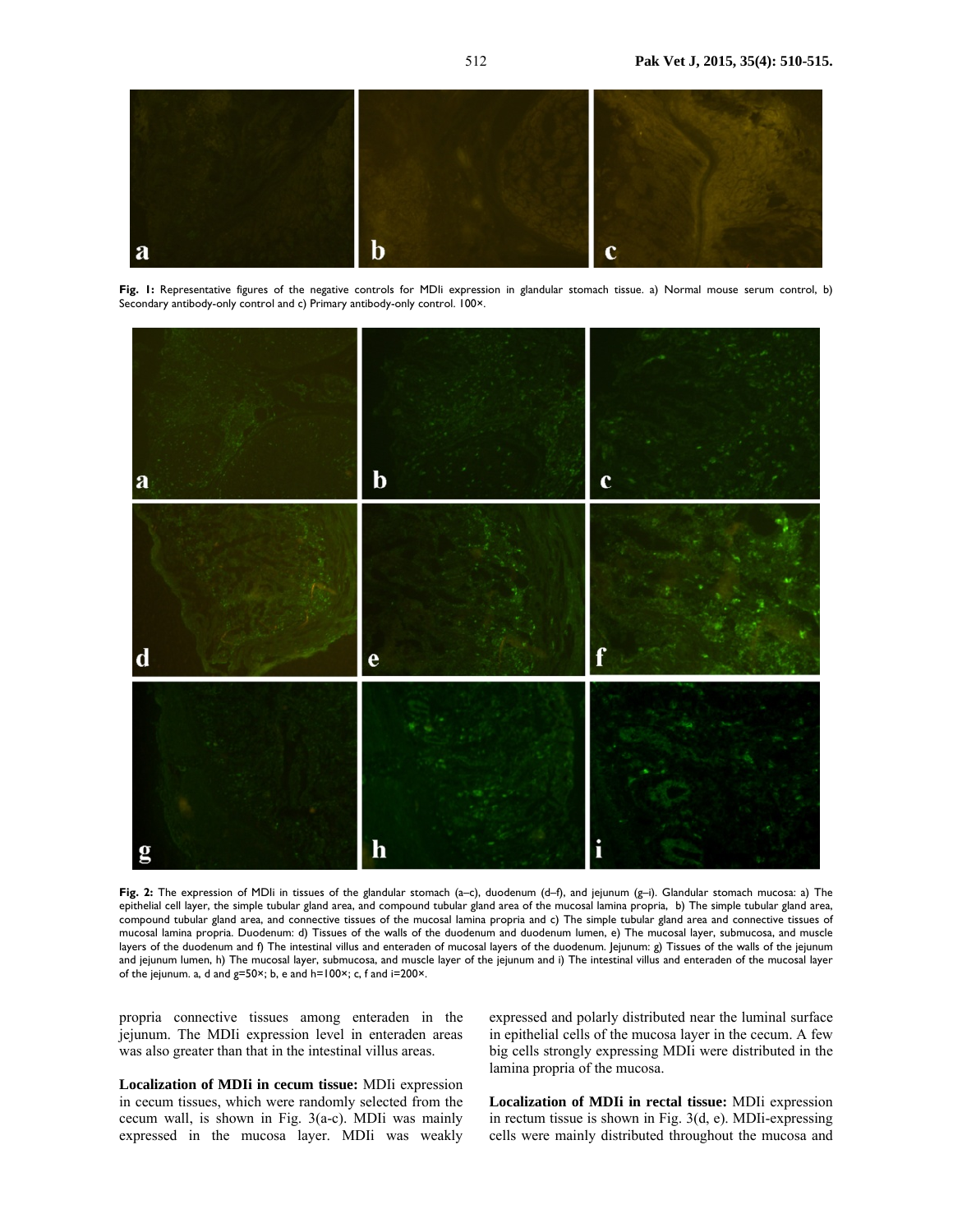

Fig. 3: The expression of MDIi in tissues of caecum (a-c), rectum (d, e), and cloaca (f, g). a-b) Tissues of the wall of the caecum, c) The mucosal layer of the caecum, d) Tissues of the wall of the rectum, e) The intestinal villus and enteraden of the mucosal layer of the rectum, f) Tissues of the mucosal layer of the cloaca and g) The epithelial cell layer and connective tissues of the lamina propria of the cloaca. a, d and f=50×; b=100×; c, e and g=200×.



**Fig. 4:** Expression of MDIi in liver tissue. a) Low magnification view of liver tissue, 50×, b) Tissues of the liver including the portal area and liver capsule, 100× and c) Tissues of the portal area, hepatic cords, and blood sinus of the liver, 200×.

submucosa layer of the rectum. Epithelial cells weakly expressed MDIi on the surface of the rectum mucosa, but highly in enteraden areas. MDIi was polarly expressed near the luminal surface of epithelial cells. There were a substantial number of large cells strongly expressing MDIi scattered throughout the lamina propria connective tissues of all mucosa layers. The submucosa of the rectum was much thicker than that of the small intestine, and there were also large and scattered cells strongly expressing MDIi. Only a few cells strongly expressing MDIi were located in the thin connective tissues of the muscularis mucosae and rectum wall muscle layer. MDIi expression in enteraden areas was also greater than that in intestinal villus areas.

**Localization of MDIi in cloaca tissue:** MDIi expression in cloaca tissue is shown in Fig. 3(f, g). The cloaca was divided into the coprodeum, urodeum and proctodeum. The proctodeum was selected for further study in this experiment. Stratified epithelial cells of the proctodeum were all shown to weakly express MDIi. However, plenty of large cells strongly expressed MDIi in the lamina propria of the mucosa and these cells were more concentrated near the stratified epithelium in mucosal lymphoid tissue areas.

**Localization of MDIi in liver tissue:** Many large cells that strongly expressed MDIi were distributed throughout the liver; however, these cells were more concentrated around the portal area of the hepatic lobule (Fig. 4a-c). According to the shape or position of cells in tissues of the liver, these cells might be KCs, mononuclear cells, or DCs in hepatic sinusoid or perisinusoidal spaces rather than hepatocytes. However, all hepatocytes also expressed MDIi, albeit weakly. Hepatic sinusoidal endothelial cells also expressed MDIi at a low level. The liver capsule contained abundant cells strongly expressing MDIi.

#### **DISCUSSION**

The digestive system is the largest *in vivo* structure in contact with the environment outside of the body, and so may face extraneous pathogens at any time. Thus, it is necessary to have a strong defense system present in the digestive tract. Therefore, the mucosa, submucosa, muscularis and serosa of the wall of the digestive tract form a physical barrier to prevent pathogens and food antigens from intruding into deep tissues. Owing to longterm co-evolution, a variety of microorganisms in the digestive tract have formed a mutually beneficial microorganism ecosystem that directly kills invading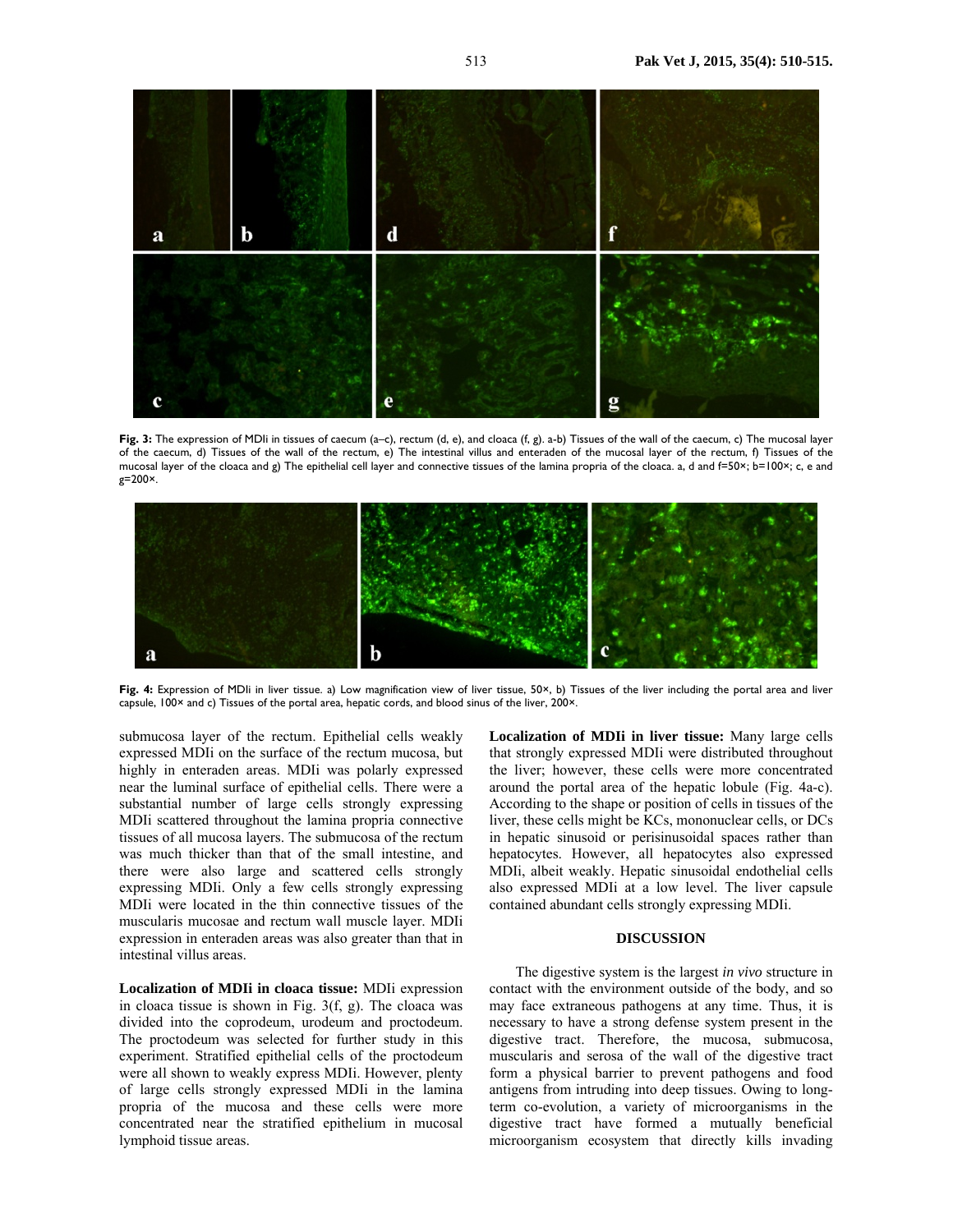extraneous pathogens (Kamada *et al*., 2013; Power *et al*., 2014). However, these natural barriers may incompletely resist all threats in the digestive tract. The presence of Ii in the mucosa of the digestive tract indirectly reflects that mucosal immunity may be present as a back-up system as outlined below.

First, many cells with various sizes were found strongly expressing MDIi in mucosal lamina propria in connective tissues of the digestive tract. These cells were speculated to be macrophages, DCs and B cells according to their intrinsic characteristics in connective tissue. In humans, these cells act as professional APCs and frequently phagocytose and present antigens in the digestive tract (Smith *et al*., 2011; ten Broeke *et al*., 2013). Furthermore, macrophages and DCs assemble in mucosal lamina propria of the digestive tract to form "microbial-mucosa ecosystems" (Dupaul-Chicoine *et al*., 2013) for adjusting the immune response to symbiotic bacteria and protecting the host from pathogens (van Baarlen *et al*., 2013).

Second, epithelial cells of the gastrointestinal mucosa, the simple tubular gastric gland, and enteraden of the digestive tract of the Muscovy duck weakly expressed MDIi, which was polarly distributed near the luminal surface of these cells. The above characterization of MDIi expression and distribution in these epithelial cells agrees with that reported for the corresponding human cells (Barrera *et al*., 2005; Cuthbert *et al*., 2009). As Ii is associated with MHC II, the expression of MDIi by gastrointestinal epithelial cells suggest that these cells also have antigen-presenting functions in Muscovy ducks, in accord with the non-professional antigen-presenting functions of epithelial cells in other species (Buning *et al*., 2008; Metodieva *et al*., 2013). However, the polar distribution of MDIi in epithelial cells is obviously different from the uniform distribution in non-epithelial cells such as macrophages and DCs, which suggests that there is a difference in the transport mechanism of MDIi between these cell types. MDIi expression increases from mucosal epithelial cells to glandular epithelial cells in the intestinal wall. MDIi expression also gradually increased in mucosal epithelial cells from the beginning to the end of the digestive tract. These findings reveal that immune function is gradually strengthened, not only from the superficial to the deep, but also from the forepart to the posterior of the digestive tract. Epithelial cells weakly expressing Ii may closely reflect the physiological status of the body, because inflammation or cancer epithelial cells of the gastrointestinal mucosa express more CD74 than epithelial cells of corresponding normal tissue (Gold *et al*., 2010; Metodieva *et al*., 2013).

Similarly, the cells strongly expressing MDIi among hepatocytes were deduced to be KCs, DCs or lymphocytes. Therefore, the liver of the Muscovy duck has a very strong immune presence similar to the human liver (Crispe, 2009; Koch and Leffert, 2011; Assis *et al*., 2014). In the human liver, as the largest group of APCs, KCs are one of the most important cells regulating immunity by phagocytosing and presenting antigens (Liao, 2010). Thus, KCs have become a research hotspot in human hepatitis, liver cancer and liver transplantation in recent years (Chen *et al*., 2008). The hepatocytes and hepatic sinusoidal endothelial cells in Muscovy ducks also

have antigen-presenting abilities because they weakly express MDIi, similar to Ii expression in the corresponding human cells (Koch and Leffert, 2011; Kim *et al*., 2012). Thus, although the liver is obviously an important organ for metabolism, it is also an immune organ with various immune mechanisms ready to deal with food and microbial antigens coming from peripheral and small intestine visceral blood.

**Conclusion:** Immunofluorescence was successfully established to detect the localization of Ii in tissues of the digestive system of the Muscovy duck. A large number of suspected macrophages and DCs strongly expressed MDIi in connective tissue of the mucosal lamina propria throughout the digestive tract. Furthermore, MDIi was weakly expressed and polarly distributed in epithelial cells of mucosa and glands in mucosal lamina propria. Hepatocytes and endothelial cells around the hepatic sinusoids also weakly expressed MDIi, while suspected KCs and DCs strongly expressed it. These discoveries may provide a base for exploring mucosal immunity of the digestive tract and the treatment of liver disease in poultry.

**Acknowledgment:** This study was supported by grants from the Natural Scientific Research Major Projects of Anhui Department of Education (#KJ2013A203), the major project of biology discipline construction in Anhui province (#[2014]28) and the characteristic specialty project of Food Science and Engineering in Anhui province (#2014tszy092). The Key Laboratory of Embryonic Development and Reproduction Regulation of Anhui Province are appreciated.

**Author's contribution:** SJL and WYY designed the research and wrote the paper. SJL and CW executed the experiment and analyzed the tissue samples. QSN contributed essential reagents. All authors approved final version of the manuscript.

#### **REFERENCES**

- Alzahrani S, TT Lina, J Gonzalez, IV Pinchuk, EJ Beswick *et al*., 2014. Effect of Helicobacter pylori on gastric epithelial cells. World J Gastroenterol, 20: 12767-12780.
- Assis DN, L Leng, X Du, CK Zhang, G Grieb *et al*., 2014. The role of macrophage migration inhibitory factor in autoimmune liver disease. Hepatology, 59: 580-591.
- Barrera CA, EJ Beswick, JC Sierra, D Bland, R Espejo *et al*., 2005. Polarized expression of CD74 by gastric epithelial cells. J Histochem Cytochem, 53: 1481-1489.
- Beers CBA, MJ Kleijmeer, JM Griffith, P Wong and AY Rudensky, 2005. Cathepsin S controls MHC class II-mediated antigen presentation by epithelial cells in vivo. J Immunol, 174: 1205-1212.
- Beswick EJ and VE Reyes, 2009. CD74 in antigen presentation, inflammation, and cancers of the gastrointestinal tract. World J Gastroenterol, 15: 2855-2861.
- Buning J, D von Smolinski, K Tafazzoli, KP Zimmer, S Strobel *et al*., 2008. Multivesicular bodies in intestinal epithelial cells: responsible for MHC class II-restricted antigen processing and origin of exosomes. Immunology, 125: 510-521.
- Chen Y, J Chen, Z Liu, S Liang, X Luan *et al*., 2008. Relationship between Th1/Th2 cytokines and immune tolerance in liver transplantation in rats. Transpl Proc, 40: 2691-2695.
- Crispe IN, 2009. The liver as a lymphoid organ. Annu Rev Immunol, 27: 147-163.
- Cuthbert RJ, JM Wilson, N Scott, PL Coletta and MA Hull, 2009. Differential CD74 (major histocompatibility complex Class II